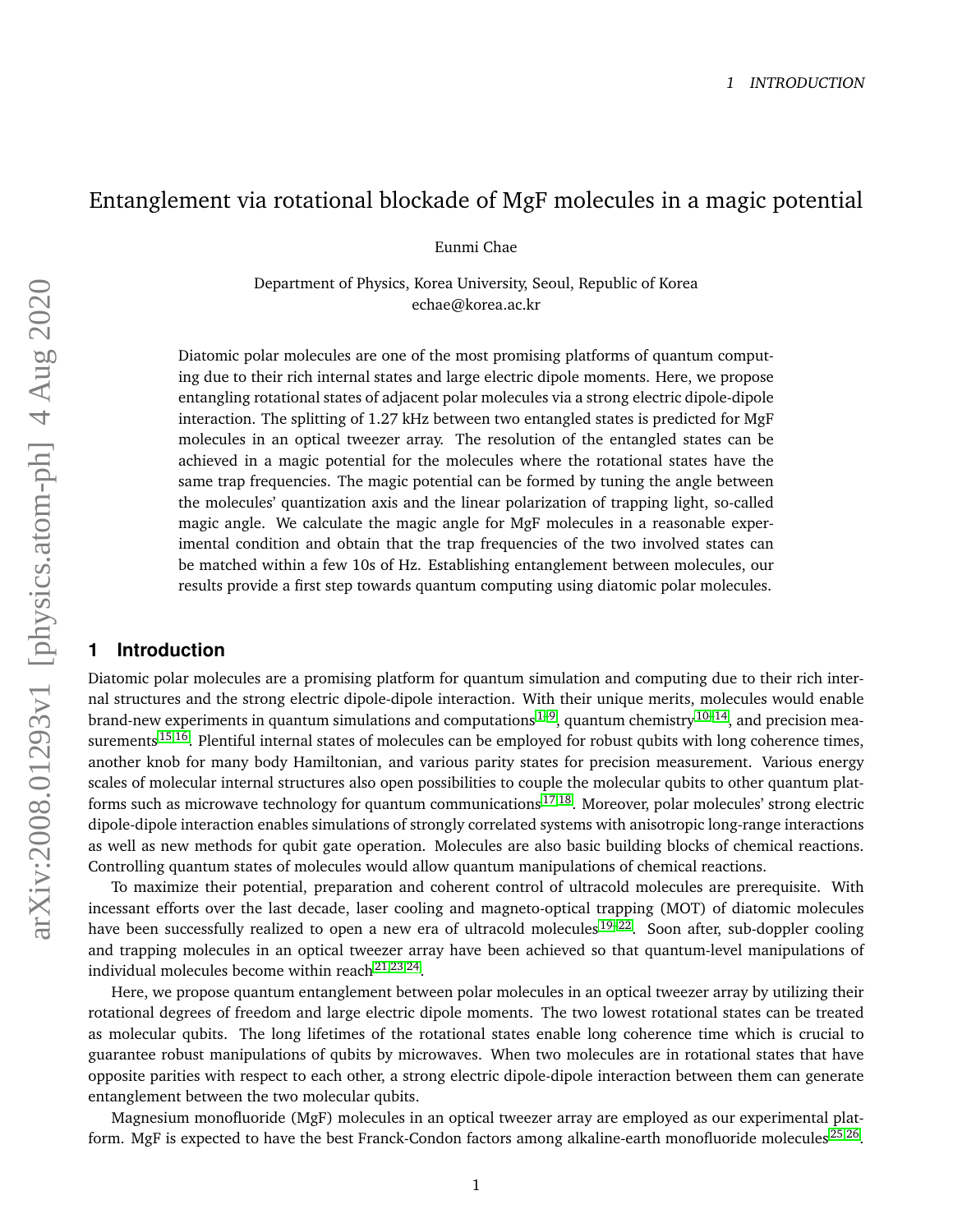In addition, its strong transition at a short wavelength and its light mass make MgF the most efficient species that can be laser cooled. MgF has a rotational transition of 31 GHz and a large electric dipole moment of 3 Debye which can be utilized for qubit operations as well as simulating strongly correlated systems with long-range interactions. Also, the molecule's three naturally occurring isotopes of both Bosons and Fermions position itself as an attractive platform for quantum simulation with different symmetries.

In this work, we present entanglement scheme of the rotational states of the two molecules by the electric dipoledipole interaction between two MgF molecules in different rotational states. Also, conditions of a magic optical trap necessary for the entanglement is provided assuming reasonable experimental parameters for an optical tweezer array.

#### <span id="page-1-0"></span>**2 Molecular entanglement via rotational blockade**



Distance between molecules  $(r)$ 

**Fig. 1** Rotational blockade. The electric dipole-dipole interaction causes  $|1,0\rangle$  and  $|0,1\rangle$  states to couple and become entangled states of  $|1,0\rangle + |0,1\rangle$  and  $|1,0\rangle - |0,1\rangle$ . Here, the sign of the electric dipole-dipole interaction is assumed to be negative. When the electric dipole-dipole interaction is larger than the linewidth of transitions, a microwave that is resonant to the entangled states cannot excite the molecules to the  $|1,1\rangle$  state.

The electric dipole-dipole interaction takes place when the two involved states have the opposite parities. We employ two rotational states, the rotational ground state  $(N = 0, N$ : molecule's rotational quantum number) with the even parity and the first excited rotational state  $(N = 1)$  with the odd parity, to form a molecular qubit. When two adjacent molecules are both in the  $N = 0$  states or in the  $N = 1$  states (denoted as  $|0,0\rangle$  and  $|1,1\rangle$  respectively), there is no dipole-dipole interaction between them. The electric dipole-dipole interaction acts on the two molecules when only one of the molecules is excited to the  $N = 1$  state ( $|0,1\rangle$  or  $|1,0\rangle$  states). As a result,  $|0,1\rangle$  and  $|1,0\rangle$ states, who are degenerate without the electric dipole-dipole interaction, split to  $|0,1\rangle+|1,0\rangle$  and  $|0,1\rangle-|1,0\rangle$  states where the two molecules are entangled (Fig [1\)](#page-1-0). The energy of the splitting depends on the electric dipole moments of the molecules and the distance between them. The two molecules become entangled by a microwave whose frequency is tuned to be resonant to one of the coupled states. A two photon transition from  $|0,0\rangle$  to  $|1,1\rangle$  does not occur when the energy splitting due to the electric dipole-dipole interaction is larger than the linewidth of the transition as shown in Fig. [1.](#page-1-0) We call this effect as "rotational blockade". Rotational blockade can entangle multiple molecules within the length where the electric dipole-dipole interaction is in effect, resulting interesting phase transitions depending on the distance of molecules as in Rydberg atoms. Moreover, due to the anisotropy of the electric dipole-dipole interaction, exotic phases may arise depending on the angle between the positions of molecules and the molecular quantization axis<sup>[5](#page-6-1)</sup>.

The electronic ground state of  $24Mg^{19}F$  is a type B molecule whose wavefunction is expressed by quantum numbers of rotation *N*, total electronic angular momentum  $J = N + S$ , and total angular momentum  $F = J + I$ . The electron spin *S* and the nuclear spin *I* of MgF are both 1/2. Among the hyperfine states, we employ  $|N = 0, J = 0$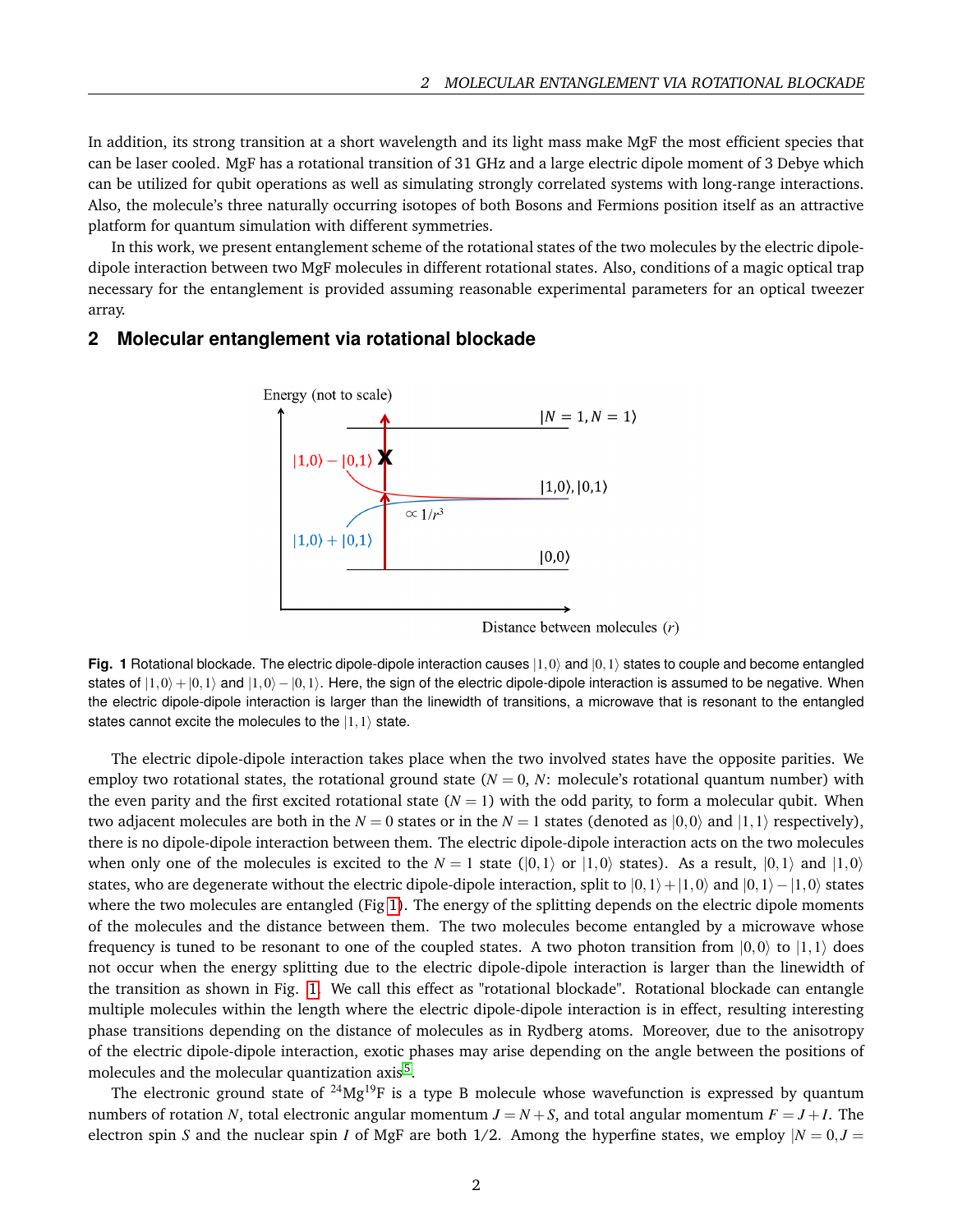$1/2, F = 0, M_F = 0$  state and  $|N = 1, J = 3/2, F = 1, M_F = 0$  state as the two qubit states in our setup. They are denoted as  $|\downarrow\rangle$  and  $|\uparrow\rangle$  respectively in the following discussion.

The Hamiltonian of the electric dipole-dipole interaction is

$$
H_{\rm dd} = -\frac{1}{4\pi\epsilon_0 r^3} \left[ \frac{3(\hat{\mathbf{d}}^1 \cdot \mathbf{r})(\hat{\mathbf{d}}^2 \cdot \mathbf{r})}{r^2} - \hat{\mathbf{d}}^1 \cdot \hat{\mathbf{d}}^2 \right]
$$
(1)

, where  $\hat{\mathbf{d}}^i$  indicates the electric dipole operator of the *i*th molecule and  $\mathbf{r}$  is the separation between the two molecules. Among components of this Hamiltonian, only those that do not change the total angular momentum projection quantum number  $M_F$  have non-zero values when the  $vM_F$  values of the two involved states are the same value as in our case. As the angle between r and the molecules' quantization axis is defined as  $\theta$ , the relevant Hamiltonian is

$$
H_{\text{dd},q=0} = \frac{1 - 3\cos^2\theta}{4\pi\varepsilon_0 r^3} \left[ \hat{d}_0^1 \hat{d}_0^2 + \frac{1}{2} \left( \hat{d}_1^1 \hat{d}_{-1}^2 + \hat{d}_{-1}^1 \hat{d}_1^2 \right) \right]
$$
(2)

, where  $\hat{d}_{\pm 1}^{\tilde{\imath}} = \mp (\hat{d}_x^{\tilde{\imath}} \pm i \hat{d}_y^{\tilde{\imath}})/$  $\sqrt{2}$  and  $\hat{d}_0^i = \hat{d}_z^i$  are spherical components of the dipole operator on the *i*th molecule, and *q* is the angular momentum projection of the electric dipole-dipole interaction.

The matrix elements of the dipole operator can be calculated as below<sup>[27](#page-8-8)</sup>.

<span id="page-2-0"></span>
$$
\langle N',J',F',M'_{F}|\hat{d}_{p}|N,J,F,M_{F}\rangle = (-1)^{F'-M'_{F}}\begin{pmatrix} F' & 1 & F \ -M'_{F} & p & M_{F} \end{pmatrix} \langle N',J',F'||\hat{\mathbf{d}}||N,J,F\rangle
$$
(3)

$$
\langle N',J',F'||\hat{\mathbf{d}}||N,J,F\rangle = (-1)^{F'+J+1+I}\sqrt{(2F'+1)(2F+1)}\begin{Bmatrix} F' & J' & I' \\ J & F & 1 \end{Bmatrix} \langle N',J'||\hat{\mathbf{d}}||N,J\rangle \tag{4}
$$

$$
\langle N',J'||\hat{\mathbf{d}}||N,J\rangle = (-1)^{J'+N+1+S}\sqrt{(2J'+1)(2J+1)}\begin{Bmatrix}J' & N' & S'\\N & J & 1\end{Bmatrix}\langle N'||\hat{\mathbf{d}}||N\rangle
$$
 (5)

$$
\langle N' ||\hat{\mathbf{d}}||N\rangle = d(-1)^{N'-\Lambda'} \sqrt{(2N'+1)(2N+1)} \begin{pmatrix} N' & 1 & N \\ -\Lambda' & 0 & \Lambda \end{pmatrix}
$$
 (6)

 $\langle N',J',F'||\hat{\mathbf{d}}||N,J,F\rangle, \langle N',J'||\hat{\mathbf{d}}||N,J\rangle, \langle N'||\hat{\mathbf{d}}||N\rangle$  are reduced matrix elements in each corresponding subspace. Λ indicates the projection of rotation (*N*) to the molecule's internuclear axis and  $\Lambda = 0$  for the electronic ground state of MgF. In the subspace of our interest, the matrix elements of  $d_{\pm 1}$  are zero since  $M_F = 0$  for both of the two involved states  $|\downarrow\rangle$  and  $|\uparrow\rangle$ . The matrix elements of  $\hat d_0$  in our subspace are calculated by substituting the quantum numbers of the involved states to the equations [\(3\)](#page-2-0)  $\sim$  [\(6\)](#page-2-0).

$$
\langle \downarrow | \hat{d}_0 | \downarrow \rangle = \langle \uparrow | \hat{d}_0 | \uparrow \rangle = 0 \tag{7}
$$

$$
\langle \downarrow | \hat{d}_0 | \uparrow \rangle = \langle \uparrow | \hat{d}_0 | \downarrow \rangle = \frac{\sqrt{2}}{3} d \tag{8}
$$

Here,  $d = 3.077$  Debye is the electric dipole moment of the electronic ground state of the MgF molecule<sup>[28](#page-8-9)</sup>. Therefore, the total Hamiltonian of our molecular qubit system is expressed as

$$
H = \begin{pmatrix} 2E_0 & 0 & 0 & 0 \ 0 & E_0 & \frac{1-3\cos^2\theta}{4\pi\epsilon_0 r^3} \frac{2}{9} d^2 & 0 \\ 0 & \frac{1-3\cos^2\theta}{4\pi\epsilon_0 r^3} \frac{2}{9} d^2 & E_0 & 0 \\ 0 & 0 & 0 & 0 \end{pmatrix}
$$
(9)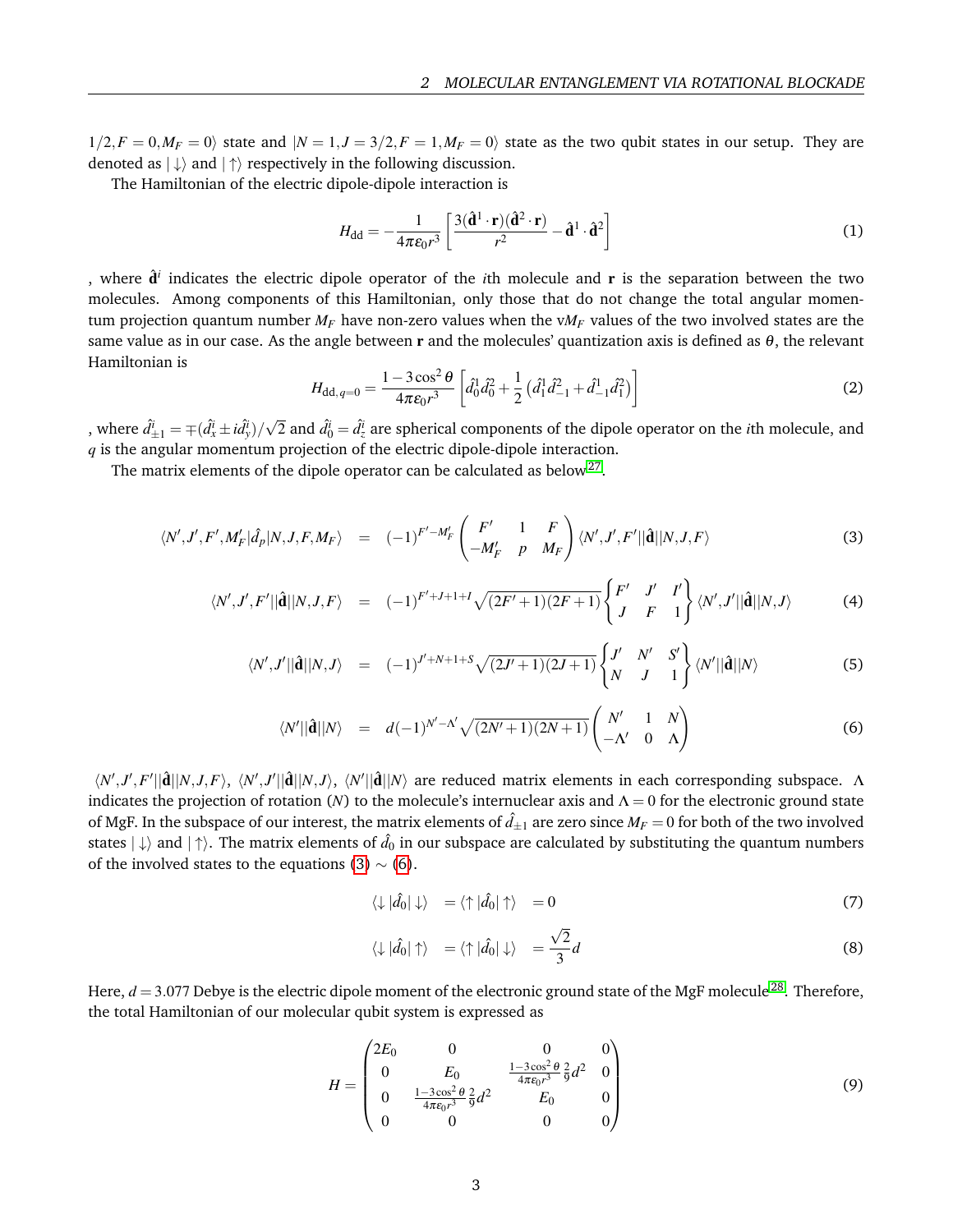in the basis of  $|\uparrow,\uparrow\rangle,|\uparrow,\downarrow\rangle,|\downarrow,\uparrow\rangle$ , and  $|\downarrow,\downarrow\rangle$ . We set the energy of the  $|\downarrow\rangle$  state as zero.  $E_0 = 30.99$  GHz is the energy difference between  $|\downarrow\rangle$  and  $|\uparrow\rangle$  states of MgF<sup>[29](#page-8-10)</sup>. By diagonalizing this Hamiltonian, one can find that the two states  $|\uparrow,\downarrow\rangle$  and  $|\downarrow,\uparrow\rangle$  are coupled by the electric dipole-dipole interaction to form  $(|\uparrow,\downarrow\rangle + |\downarrow,\uparrow\rangle)/\sqrt{2}$  and  $(| \uparrow, \downarrow \rangle - | \downarrow, \uparrow \rangle)/$ √ 2 states where the internal states of the two molecules are entangled. The splitting of the two coupled states is twice of the strength of the dipole-dipole interaction, which takes the maximum value when the molecules' quantization axis is parallel to the displacement between the two molecules ( $\theta = 0$ ). The splitting is estimated to be 1.27 kHz in experimental conditions of  $r = 1 \mu m$  and  $\theta = 0$ . The entangled state can be generated using a microwave that is resonant to one of the coupled states. When the electric dipole-dipole interaction is large enough compared to the linewidth of the transition, the probability for the two molecules to be simultaneously excited to the  $|\uparrow,\uparrow\rangle$  state is very low since the two photon transition is out-of-resonance (Fig. [1\)](#page-1-0). We call this effect "rotational blockade".

### **3 Magic angle of optical tweezers for MgF**

The total linewidth of the rotational transitions should be narrower than the splitting due to the electric dipoledipole interaction in order to resolve the two entangled states. Since the natural linewidth of the rotational transitions is extremely narrow, the total linewidth is determined by the experimental conditions. For molecules in optical tweezers, different lightshifts of the two involved rotational states are the dominant source of the linewidth broadening. A light with 532 nm wavelength, 1 mW power, and 1  $\mu$ m 1/ $e^2$  diameter generates a trap for a MgF molecule in the  $|\downarrow\rangle$  state with the trap frequency of 190 kHz in the radial direction and 41 kHz in the propagation direction. At [30](#page-8-11)  $\mu$ K which is the lowest temperature achieved so far with CaF molecules in optical tweezers<sup>30</sup>, about 380 motional states can be populated with more than 10% probability. This motional degree of freedom can result in linewidth broadening of about 100 kHz which is much larger than the strength of the electric dipole-dipole interaction between the molecules. Therefore, the polarizabilities of the  $|\downarrow\rangle$  and  $|\uparrow\rangle$  states of MgF should be adjusted in order to match the trap frequencies of optical tweezers for them.

Diatomic polar molecules have two types of polarizabilities  $\hat{A}$ § one parallel to the molecule's internuclear axis ( $\alpha_{\parallel}$ ) and the other perpendicular to the axis ( $\alpha_{\perp}$ ). Transitions from a Σ state to another Σ state such as the *X*-*B* transition of MgF contribute to  $\alpha_\parallel$ .  $\alpha_\perp$  is determined by transitions from a Σ state to a Π state, such as the *X-A* transition of MgF. The two polarizabilities at visible and near infra-red wavelengths can be calculated from the transition frequencies and strengths of the *X*-*A* and *X*-*B* transitions as below<sup>[31](#page-8-12)</sup>.

$$
\alpha_{\parallel} = \frac{2\omega_{XB}}{\hbar(\omega_{XB}^2 - \omega^2)} |\langle X| \hat{d}_0^{\text{mol}} |B \rangle|^2 \tag{10}
$$

$$
\alpha_{\perp} = \frac{2\omega_{XA}}{\hbar(\omega_{XA}^2 - \omega^2)} |\langle X|\hat{d}_{-1}^{\text{mol}}|A\rangle|^2
$$
\n(11)

 $\omega_{XA}$  and  $\omega_{XB}$  are the resonant transition frequencies of *X* − *A* and *X* − *B* transitions respectively.  $\hat{d}^{\text{mol}}$  is the electric dipole operator in the molecular frame. The contributions from higher states such as *X*-*C* and *X*-*D* transitions are negligible at this wavelength since their transition frequencies are deep in ultra-violet<sup>[32](#page-8-13)</sup>. The calculated polarizabilites using the wavelengths and linewidths of the *X* −*A* and *X* −*B* transitions of MgF are shown in Fig. [2](#page-4-0)[25,](#page-8-6)[33](#page-8-14). In our setup, we are planning to use a wavelength of 532 nm for the optical tweezers.

The effective polarizability of the molecule is a weighted sum of the two polarizabilities depending on the internal state of the molecule and the direction of the linear polarization of the optical trap<sup>[31](#page-8-12)</sup>. In the lab frame, the rotational ground state  $(N = 0)$  has a spherical wavefunction. Therefore, its polarizability does not depend on the direction of the polarization of the trapping light. On the other hand, the molecular wavefunction of the  $N = 1$  state has an elongated p-wave-like shape and the elongated direction is determined by the projection quantum number of rotation (*MN*) in the lab frame. Therefore, the angle between the quantization axis and the linear polarization of the trapping light ( $\phi$  in Fig. [3\)](#page-4-1) determines the effective polarizability<sup>[34](#page-8-15)</sup>. In the experiment, the quantization axis is set by a magnetic field parallel to the molecular separation in order to maximize the electric dipole-dipole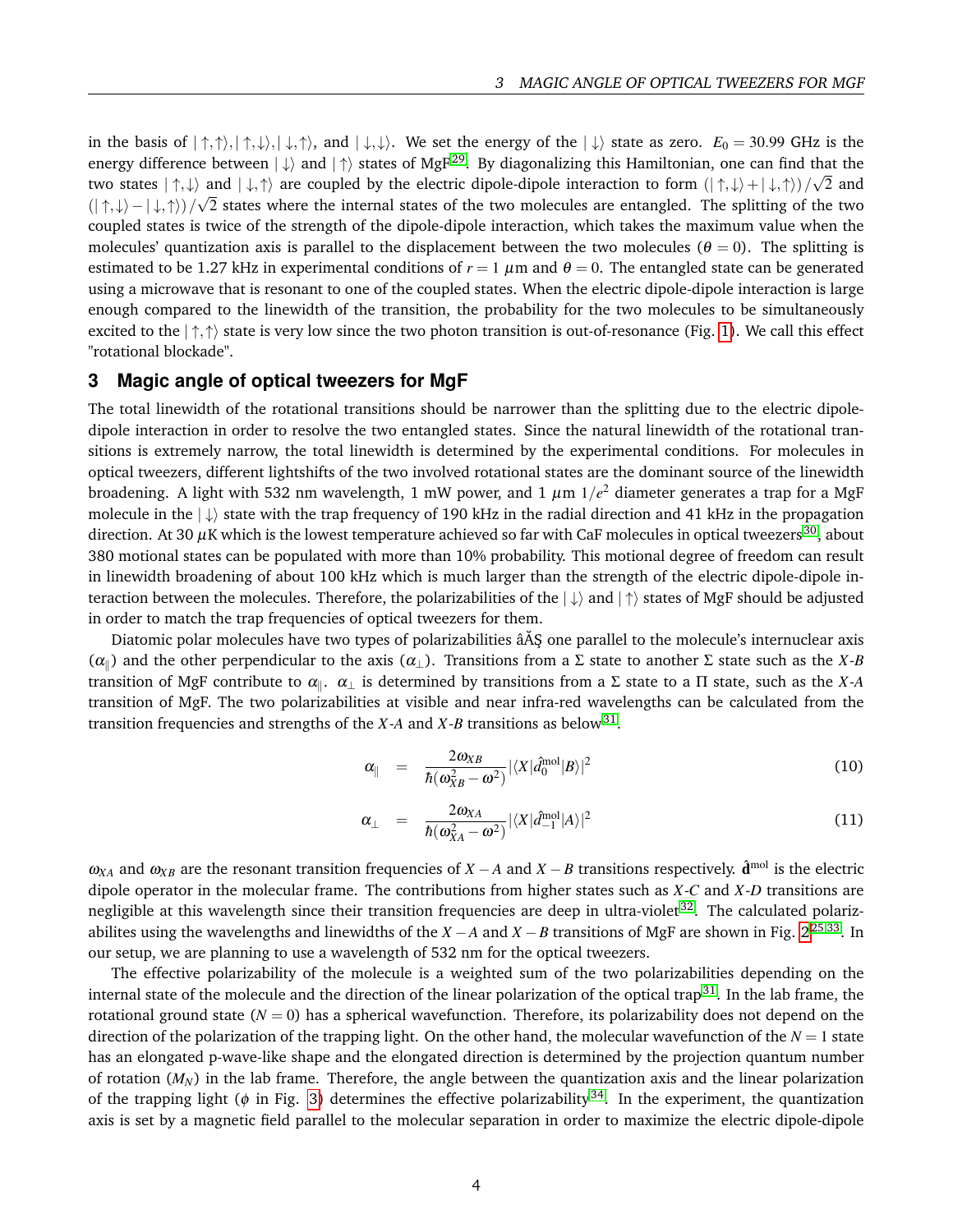<span id="page-4-0"></span>

**Fig. 2**  $\alpha_{\parallel}$  and  $\alpha_{\perp}$  of the electronic ground state of MgF molecules.

<span id="page-4-1"></span>interaction. By changing the direction of the linear polarization of the trapping laser with respect to the magnetic field, we can adjust the polarizability of the  $N = 1$  state so that it matches to the one of the  $N = 0$  state.



Quantization axis ( $B$  field,  $z$ )

**Fig. 3** Experimental setup for molecular qubits. The molecules' quantization axis is set to be aligned to the tweezer array using a magnetic field to maximize the electric dipole-dipole interaction. The angle between the quantization axis and the polarization of trapping light is denoted as  $\phi$ .

We need to evaluate an effective polarizabilities of our qubit states in the lab frame in order to calculate the optical trap depth and frequencies. The interaction between the light and the molecule affects the rotation quantum number *N*, *MN*, but it does not change the electron spin *S*, *M<sup>S</sup>* and the nuclear spin *I*, *M<sup>I</sup>* of the molecule. Therefore, our qubit states which are described by the total angular momentum  $|N,(S),J,(I),F,M_F\rangle$  should be decoupled to  $|N,M_N\rangle|S,M_S\rangle|I,M_I\rangle$  representations in order to evaluate their polarizabilities.

It is convenient to separate a scalar part of the polarizability  $\alpha_{\rm sc}$  and a tensor part  $\alpha_{\rm t}$  which are expressed using the molecular-frame polarizabilities as below $^{31}$  $^{31}$  $^{31}$ .

$$
\alpha_{\rm sc} = \frac{1}{3} \left( \alpha_{\parallel} + 2 \alpha_{\perp} \right) \tag{12}
$$

$$
\alpha_{t} = \frac{2}{3} (\alpha_{\parallel} - \alpha_{\perp}) \tag{13}
$$

The polarizability of the  $|\downarrow\rangle$  state which is one of the  $N=0$  states has only a scalar component  $\alpha_{sc}$ . On the other hand, we need to consider the contribution of the tensor part  $\alpha_t$  for the  $|\uparrow\rangle$  state.

When the linear polarization of trapping light points to the quantization axis  $z(\phi = 0)$ , the Hamiltonian of the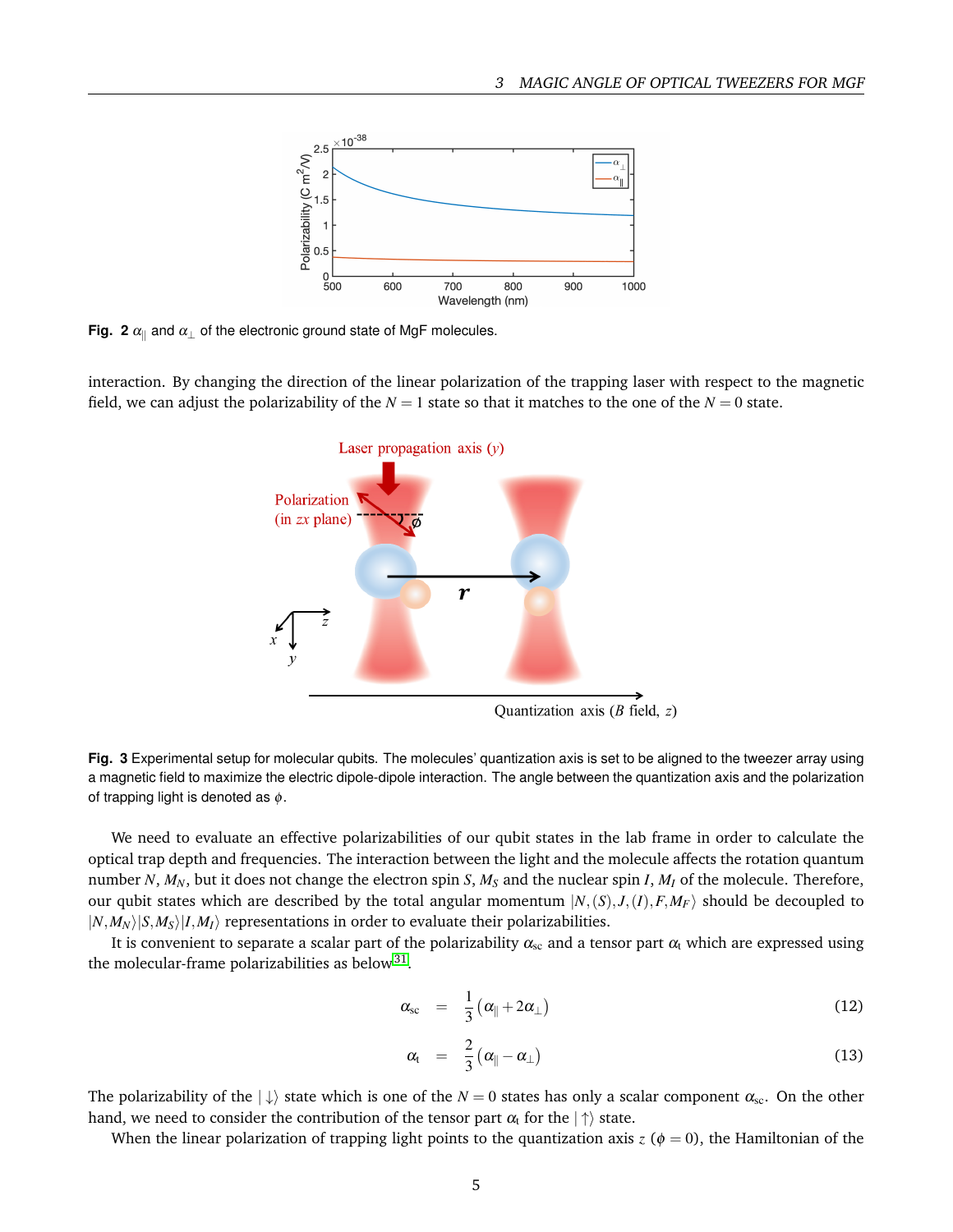optical trap for the  $N = 1$  state can be written as

$$
H_{\text{trap},N_{\text{zxy}}} = -\frac{1}{c\epsilon_0} \begin{pmatrix} b & 0 & 0 \\ 0 & a & 0 \\ 0 & 0 & a \end{pmatrix} I
$$
 (14)

in  $|N = 1, M_N = z, x, y\rangle$  basis. Here, *I* is the intensity of trapping light, and  $a = \alpha_{sc} - 1/5\alpha_t$  and  $b = \alpha_{sc} + 2/5\alpha_t$  are the effective polarizabilities of the  $|N = 1, M_N = x, y\rangle$  states and the  $|N = 1, M_N = z\rangle$  state respectively<sup>[34](#page-8-15)</sup>. One can derive the Hamiltonian of the optical trap for  $|N = 1, J = 3/2, F = 1, M_F = z, x, y\rangle$  states by expressing the states in decoupled representations. The resulting Hamiltonian is

$$
H_{\text{trap},F_{\text{zxy}}} = -\frac{1}{c\epsilon_0} \begin{pmatrix} \frac{1}{3}(a+2b) & 0 & 0\\ 0 & \frac{1}{6}(5a+b) & 0\\ 0 & 0 & \frac{1}{6}(5a+b) \end{pmatrix} I
$$
(15)

This Hamiltonian needs to be rotated when the polarization of trapping light has an angle  $\phi \neq 0$  to the quantization axis as shown in Fig. [3.](#page-4-1) The resulting Hamiltonian is

$$
H_{\text{trap},F_{zyy},\phi} = R^{\text{T}} H_{\text{trap},F_{zyy}} R \tag{16}
$$

where,

.

$$
R = \begin{pmatrix} \cos \phi & -\sin \phi & 0 \\ \sin \phi & \cos \phi & 0 \\ 0 & 0 & 1 \end{pmatrix}
$$
 (17)

is a rotation matrix around *y* axis in the *z*, *x*, *y* basis.

It is convenient to express the total Hamiltonian in  $|F = 1, M_F = 0, -1, 1\rangle$  basis ( $H_{trap, F, \phi}$ ) in order to accommodate the Zeeman energyshift due to the quantizing magnetic field. The total Hamiltonian is the sum of the optical trapping Hamiltonian and the energy of each magnetic substate at the given magnetic field.

$$
H_{\text{total}} = H_{\text{trap},F,\phi} + \begin{pmatrix} E_0 & 0 & 0 \\ 0 & E_{-1} & 0 \\ 0 & 0 & E_1 \end{pmatrix}
$$
 (18)

The lightshift of the qubit state  $|\uparrow\rangle = |N = 1, J = 3/2, F = 1, M_F = 0\rangle$  can be obtained by diagonalizing this Hamiltonian at each angle  $\phi$ . The orange line in Fig. [4](#page-6-2) shows the result for the trapping laser of 532 nm wavelength, 1 mW power, and 1 µm 1/*e* <sup>2</sup> beam diameter. The quantizing magnetic field is set to be 10 Gauss along *z* axis. The trap depth of the  $|\uparrow\rangle$  state changes more than 20% as the polarization of the light field is rotated with respect to the quantization axis. By contrast, the blue line in Fig. [4](#page-6-2) indicates the constant trap depth of the  $|\downarrow\rangle$  state. By adjusting the polarization angle of the trapping laser, the trap frequency of the  $|\uparrow\rangle$  state can be matched to the one of the  $|\downarrow\rangle$ state. This angle is called as magic angle<sup>[34](#page-8-15)</sup>. The magic angle for our experimental parameters is estimated to be 51.4 degrees.

Fig. [5](#page-7-6) depicts the optical trap depth for the  $|\downarrow\rangle$  and  $|\uparrow\rangle$  states in the above experimental conditions with two different values of angle  $\phi$ . When the polarization is aligned to the quantization axis ( $\phi = 0$ ), the two states feel different trap depths and the difference between the trap frequencies are 15 kHz (radial direction) and 3.2 kHz (propagation direction) (Fig. [5](#page-7-6) (a),(b)). By tuning the polarization of the trapping light ( $\phi = 51.4^{\circ}$ , magic angle), the differences between the trap frequencies of the  $|\downarrow\rangle$  and  $|\uparrow\rangle$  states are reduced dramatically down to 17 Hz (radial direction) and 29 Hz (propagation direction) (Fig. [5](#page-7-6) (c),(d)). Molecular entanglement by rotational blockade becomes within reach at this condition since the linewidth broadening due to the motional degrees of freedom becomes smaller than the electric dipole-dipole interaction between the  $|\downarrow\rangle$  and  $|\uparrow\rangle$  states.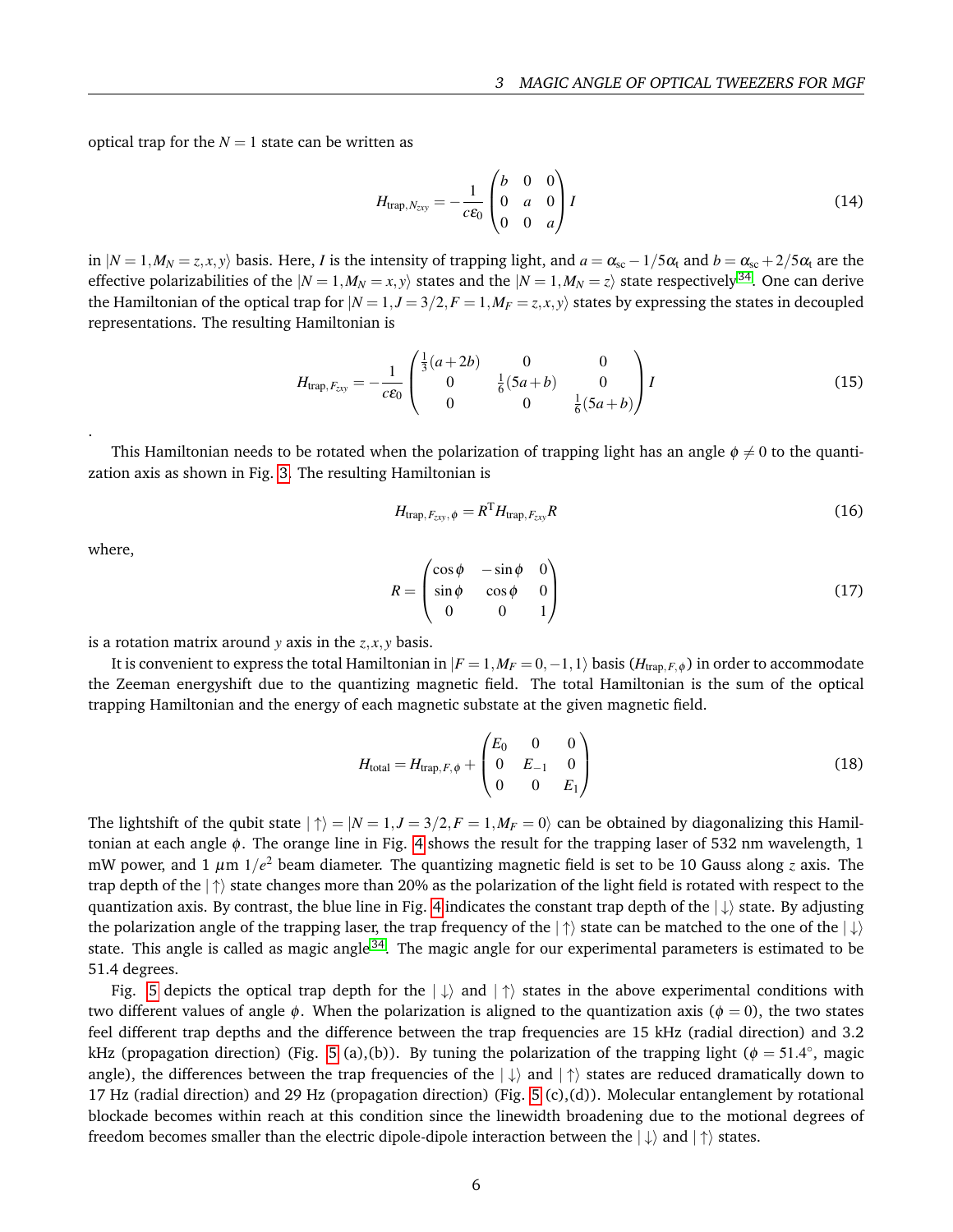<span id="page-6-2"></span>

**Fig. 4** Optical trap depth of the  $|\downarrow\rangle$  and  $|\uparrow\rangle$  states at the magnetic field of 10 Gauss. The power of the 532 nm trapping light is set to be 1 mW and the 1/ $e^2$  diameter is 1  $\mu$ m. The depth of the  $|\uparrow\rangle$  state changes as the polarization of the light field is rotated while the depth of the  $|\downarrow\rangle$  state remains constant.

# **4 Conclusions**

In this work, we propose an entanglement scheme for molecular qubits in an optical tweezer array via rotational blockade. The rotational states of polar molecules with long coherence time and high controllability are employed as our molecular qubit states. The strong electric dipole-dipole interaction between two rotational states with opposite parities entangles the rotational states of adjacent molecules in optical tweezers. We calculate the energy splitting of the entangled states  $(|\downarrow,\uparrow\rangle + |\uparrow,\downarrow\rangle$  and  $|\downarrow,\uparrow\rangle - |\uparrow,\downarrow\rangle$  to be upto 1.27 kHz when two MgF molecules are separated by 1  $\mu$ m. However, rotational blockade may be hindered by the difference in lightshifts of the  $|\downarrow\rangle$  and the  $|\uparrow\rangle$  states which is estimated to be about 100 kHz in a typical experimental condition. This problem can be overcome when the lightshifts of the two states are matched by tuning the angle between molecules' quantization axis and the linear polarization of the trapping light. Our calculation shows the difference in the trapping frequencies of the two qubit states of MgF can be reduced down to 17 Hz and 29 Hz along radial and propagation direction respectively in a reasonable experimental condition. This work guides an experimental realization of the molecular entanglement which is the crucial first step toward the quantum computation using polar molecules.

# **Conflicts of interest**

There are no conflicts to declare.

# **Acknowledgements**

The author would like to thank Donghyun Cho and Kang-Kuen Ni for the valuable discussions and comments. This work was supported by the National Research Foundation of Korea (Grant No. 2020R1A4A101801511, 2020R1F1A107416211).

# **Notes and references**

- <span id="page-6-0"></span>1 D. DeMille, *Physical Review Letters*, 2002, **88**, 067901.
- 2 L. D. Carr, D. DeMille, R. V. Krems and J. Ye, *New Journal of Physics*, 2009, **11**, 055049.
- 3 M. a. Baranov, M. Dalmonte, G. Pupillo and P. Zoller, *Chemical Reviews*, 2012, **112**, 5012–5061.
- 4 B. Yan, S. A. Moses, B. Gadway, J. P. Covey, K. R. A. Hazzard, A. M. Rey, D. S. Jin and J. Ye, *Nature*, 2013, **501**, 521–525.
- <span id="page-6-1"></span>5 M. L. Wall, K. R. Hazzard and A. M. Rey, *From Atomic to Mesoscale: The Role of Quantum Coherence in Systems of Various Complexities*, World Scientific Publishing Co., 2015, pp. 3–38.
- 6 K. K. Ni, T. Rosenband and D. D. Grimes, *Chemical Science*, 2018, **9**, 6830–6838.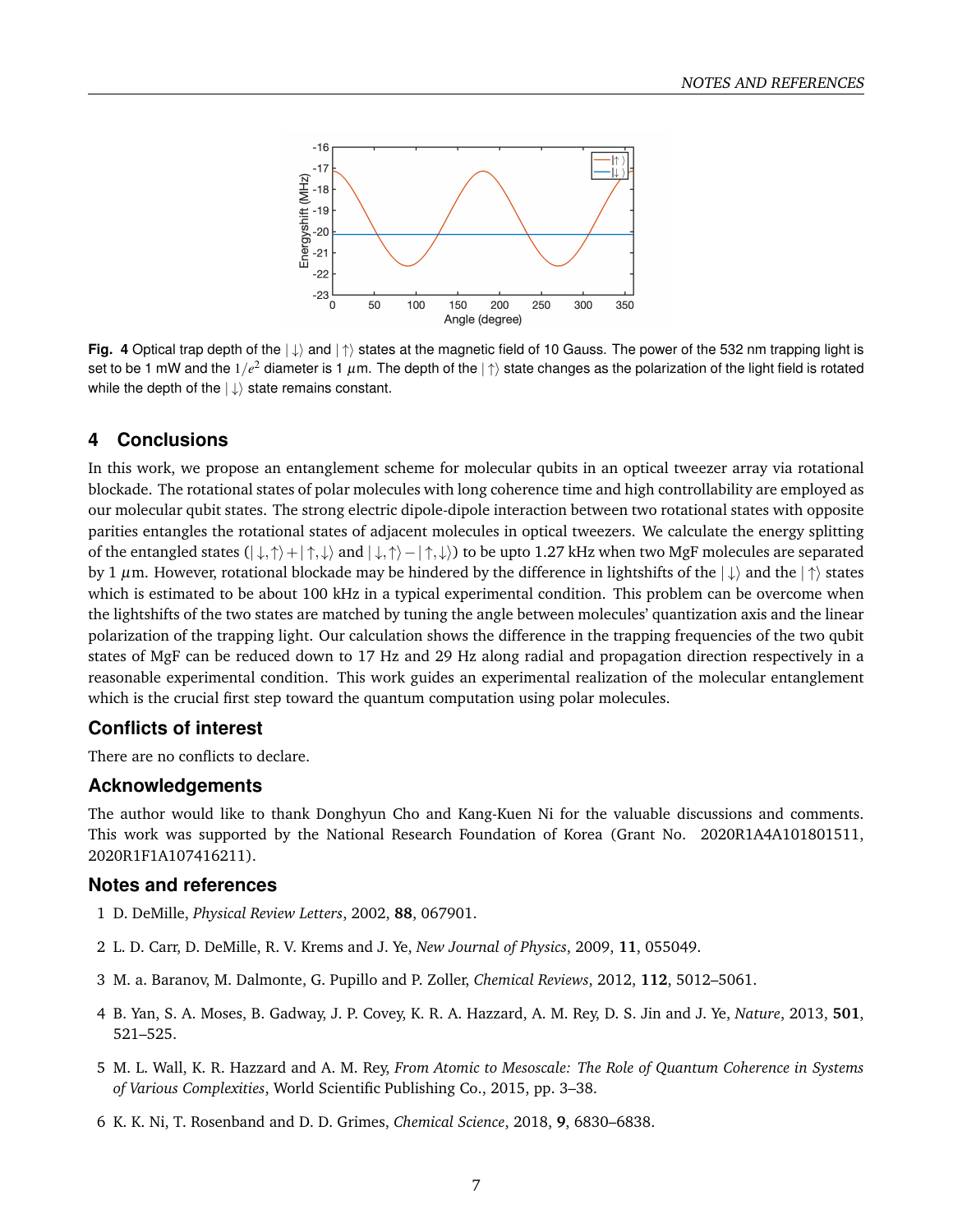<span id="page-7-6"></span>

**Fig. 5** Optical traps of the  $|\downarrow\rangle$  and  $|\uparrow\rangle$  states for two different angles between the quantization axis and the polarization of the optical trap. The trapping laser at 532 nm is assumed to have the power of 1 mW with the 1/ $e^2$  diameter of 1  $\mu$ m. The quantization magnetic field is 10 Gauss. (a),(b)  $\phi = 0^{\circ}$ . (c),(d)  $\phi = 51.4^{\circ}$ .

- 7 J. A. Blackmore, L. Caldwell, P. D. Gregory, E. M. Bridge, R. Sawant, J. Aldegunde, J. Mur-Petit, D. Jaksch, J. M. Hutson, B. E. Sauer, M. R. Tarbutt and S. L. Cornish, *Quantum Science and Technology*, 2019, **4**, 014010.
- 8 R. Sawant, J. A. Blackmore, P. D. Gregory, J. Mur-Petit, D. Jaksch, J. Aldegunde, J. M. Hutson, M. R. Tarbutt and S. L. Cornish, *New Journal of Physics*, 2020, **22**, 013027.
- <span id="page-7-0"></span>9 M. Hughes, M. D. Frye, R. Sawant, G. Bhole, J. A. Jones, S. L. Cornish, M. R. Tarbutt, J. M. Hutson, D. Jaksch and J. Mur-Petit, *Physical Review A*, 2020, **101**, 062308.
- <span id="page-7-1"></span>10 N. Balakrishnan, *Journal of Chemical Physics*, 2016, **145**, 150901.
- 11 M. G. Hu, Y. Liu, D. D. Grimes, Y. W. Lin, A. H. Gheorghe, R. Vexiau, N. Bouloufa-Maafa, O. Dulieu, T. Rosenband and K. K. Ni, *Science*, 2019, **366**, 1111–1115.
- 12 L. W. Cheuk, L. Anderegg, Y. Bao, S. Burchesky, S. S. Yu, W. Ketterle, K.-K. Ni and J. M. Doyle, *Physical Review Letters*, 2020, **125**, 043401.
- 13 Y. Liu, M.-G. Hu, M. A. Nichols, D. D. Grimes, T. Karman, H. Guo and K.-K. Ni, *Nature Physics*, 2020, DOI:10.1038/s41567–020–0968–8.
- <span id="page-7-2"></span>14 M.-G. Hu, Y. Liu, M. A. Nichols, L. Zhu, G. Quéméner, O. Dulieu and K.-K. Ni, *arXiv e-prints*, 2020, 2005.10820.
- <span id="page-7-3"></span>15 J. J. Hudson, D. M. Kara, I. J. Smallman, B. E. Sauer, M. R. Tarbutt and E. A. Hinds, *Nature*, 2011, **473**, 493–496.
- <span id="page-7-4"></span>16 V. Andreev, D. G. Ang, D. DeMille, J. M. Doyle, G. Gabrielse, J. Haefner, N. R. Hutzler, Z. Lasner, C. Meisenhelder, B. R. O'Leary, C. D. Panda, A. D. West, E. P. West and X. Wu, *Nature*, 2018, **562**, 355–360.
- <span id="page-7-5"></span>17 E. P. Menzel, R. Di Candia, F. Deppe, P. Eder, L. Zhong, M. Ihmig, M. Haeberlein, A. Baust, E. Hoffmann, D. Ballester, K. Inomata, T. Yamamoto, Y. Nakamura, E. Solano, A. Marx and R. Gross, *Physical Review Letters*, 2012, **109**, 250502.